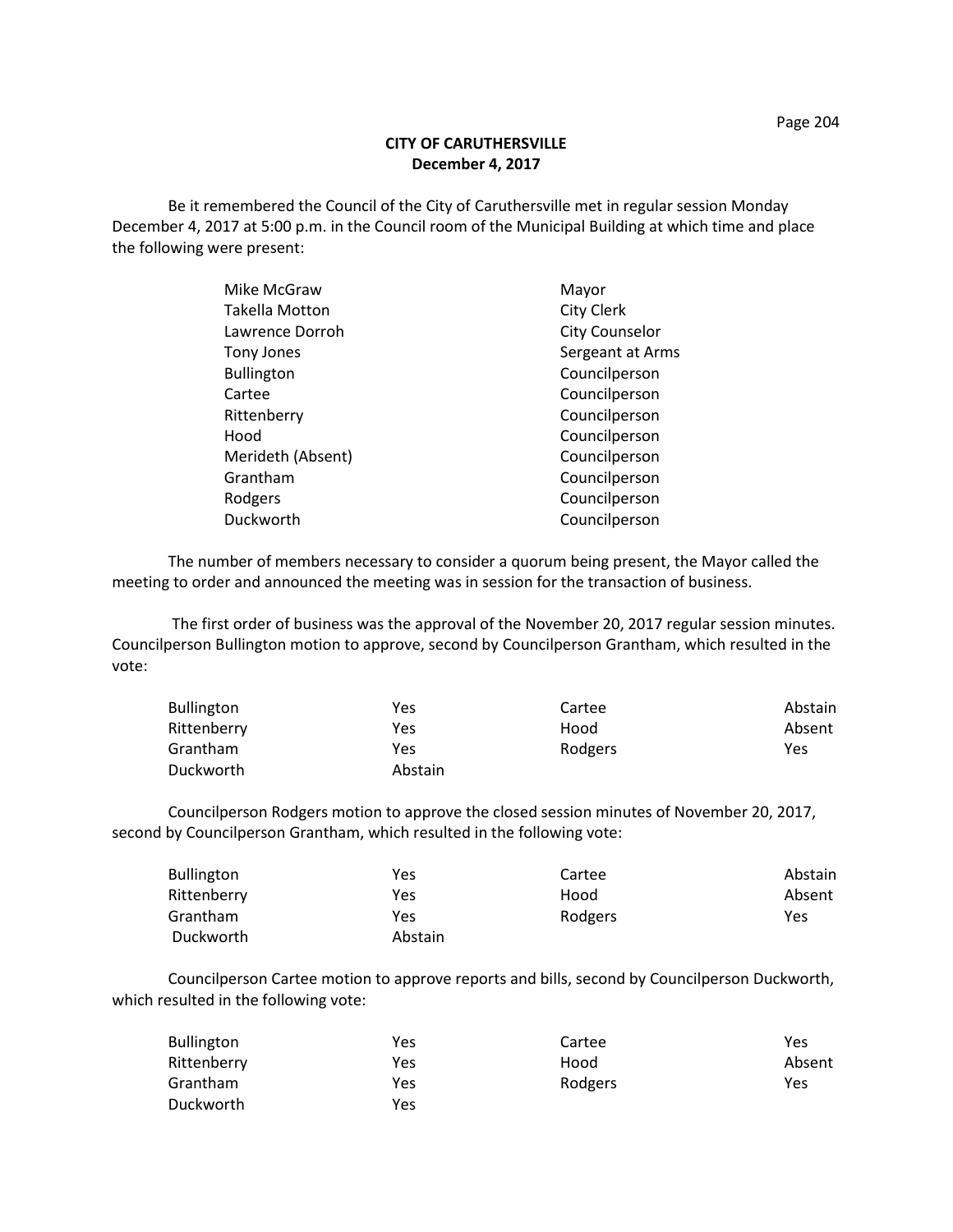## Page 205

Under presentation of petitions, letters, and other communications; Mayor McGraw made mention of the drafted copy of the audit that was provided to the Council. Vonda Davis will be out of the office a couple days, but she will be contacted Wednesday to see when she would be available to come and present the final audit. Counselor Dorroh noted that the fish kill of last year has been resolved with the Department of Natural Resources. There were counter offers, which resulted in the savings of \$2,500. There are no provisions that have to be made to the plant, and DNR will send an administrative order on consent that the City will have to approve.

Mayor's report; Counselor Dorroh is working on a contractual agreement between the City and the Arts Council in relation to the Exchange building. Councilperson Bullington stated that the Arts Council had met last week, and would like to meet with Counselor Dorroh before presenting the Council with an agreement. Mayor McGraw asked if the Council had any idea how much they were willing to spend on the airport courtesy car. State bids will be looked at, and the highway patrol will be checked into. The casino was an option for a donation but after the changing of owners the car was put back on the books. The Carnell property time has expired, and now it's ready for demolition, either bids can be taken or the City could possibly tear it down; a decision will be made by the next meeting. Republic Services will not be picking up trash on Christmas or New Years; the pickups will be a day behind. There are 4 different appraisals, the total amount being \$600 conducted by Bobby Khourie on the land owned by the City and other public entities for a business requiring 12 lots. The drainage on Carroll is complete, and the anticipated completion of the Belle area is by the end of the month. There were 3 engineering firms that sent in Request for Qualifications for the East 20<sup>th</sup> project; the process will start in 2018. City offices will be closed Monday, December 25, 2017 and Monday, January 2, 2018 in observance of Christmas and New Years.

Police report; Chief Tony Jones reported that Jerry Hudgens has been trained on how to handle security for churches, and anyone interested can contact Assistant Chief Hudgens on the matter.

Fire report; Fire calls from November 22, 2017 through December 4, 2017 are as follows: 11/22/17; Shed set on fire at the former FEMA trailer court, 11/24/17; Smoke scare on Laurant, 11/25/17; Grass fire in median on I55 at the 12.8 mile marker, 11/25/17; Grass fire in median on I55 at the 12.4 mile marker, 11/26/17; Grass fire in ditch bank on State Hwy 164, 12/2/17; Vehicle accident on Rt. U with one injury air lifted to Memphis TN, 12/2/17; Small grass fire on I55/412. There were representatives from the Sentinel Fire Equipment CO that came in and demonstrated the use of the selfcontained breathing apparatus units.

Street & Sanitation report; The normal day to day operations were conducted. The Christmas lights and decorations were finished up. The needed repairs were done on the street sweeper and it's back operable. ERB equipment came to perform the 2000 hours service maintenance check on the backhoe, and came back later to replace an idler arm, pulley, and belt. Contact was made with Republic about dumpsters, five were picked up, and the business names were corrected. Street lights that were out were turned into Ameren. A call was received about the smell of raw sewage on East 11<sup>th</sup> St. Terry Rushing got with Paul Shaw, and corrections are being made. The manhole on East 19<sup>th</sup> St. has been repaired, and the street repair on East  $19<sup>th</sup>$  and Brown is being done. The West  $19<sup>th</sup>$  drainage project is near completion, the East 20<sup>th</sup> St. sinkhole is underway, and the East 9<sup>th</sup> St. project pipes are being laid. There were 3 building inspections, 2 electrical and 2 building permits conducted. The airport wind sock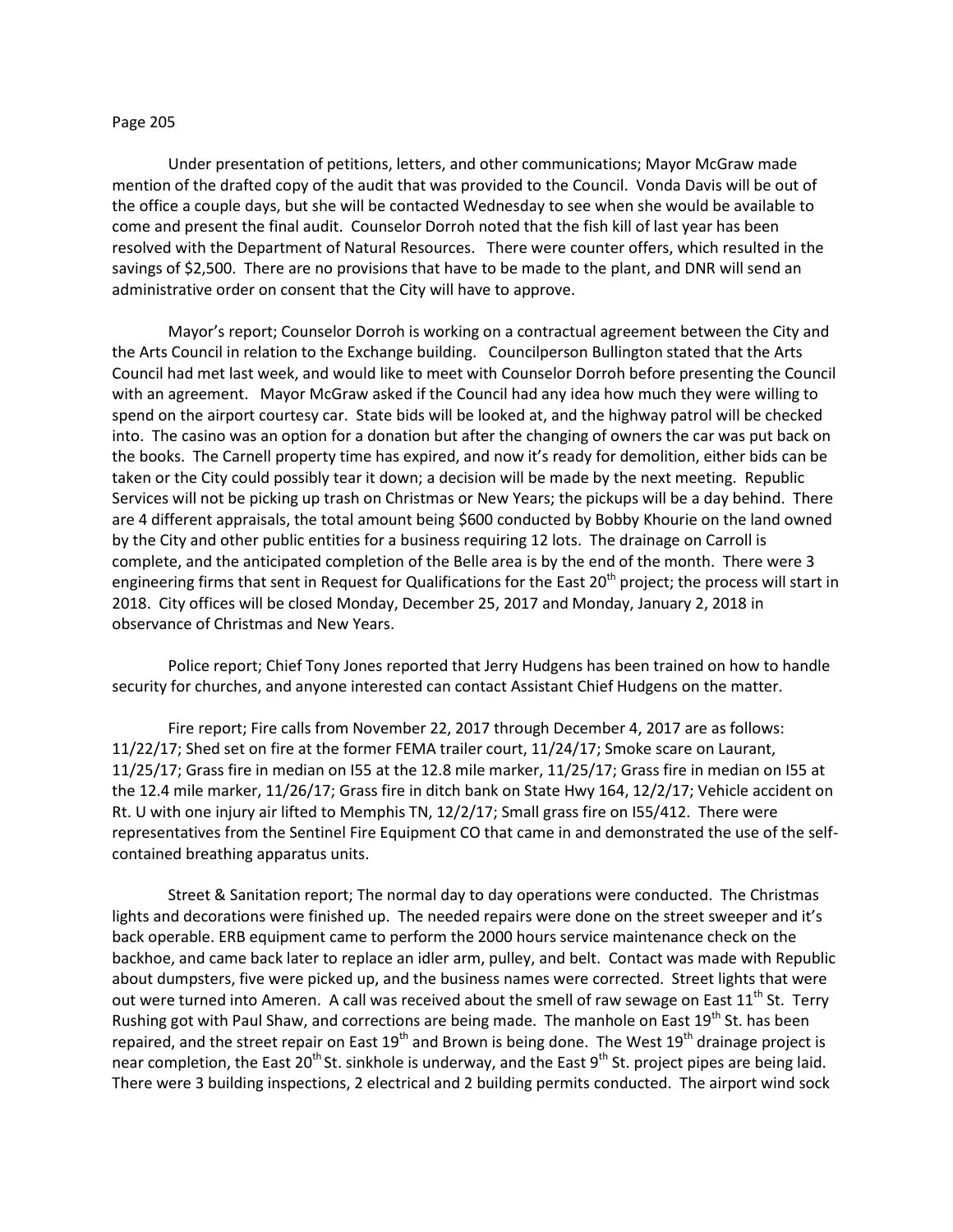was replaced, bulbs will have to be replaced on the runway and the fuel system and overflow visual inspection was done. The card reader is still down, but the new computer is in.

Code Enforcement; Sonya Fuller reported 9 letters were mailed, and working on 3 to abate the nuisance before issuing citations. At this time the surveying of properties and cleaning up alleys are the focus.

Park & Recreation; Wes Deere reported that kickball is underway, and basketball signups have started. The pool is down, and should be fixed by Wednesday or Thursday.

Library; Teresa Tidwell's Christmas story time started last week, this week Jana Merideth will be doing the reading. The Arts Council will be sponsoring the St. Louis Repertory Theater presenting The Nut Cracker on December 14, 2017 at 6:30 p.m. Tickets can be purchased at the Library, reserved tickets are \$5.00 and general admissions \$3.00. Ms. Tidwell will also be attending the Missouri Public Library Director's meeting later in the week.

Water & Sewer; Paul Shaw reported the Water department replaced a meter on Walker Terrace, and did a sewer tap on W. Parkview. The  $20<sup>th</sup>$  St. project has discovered another break for another 25 feet, which would cost \$8,790, and a change order needs to take place. The concrete has been poured on  $19<sup>th</sup>$  St. which takes a week to dry. Councilperson Cartee motion to approve the change order, second by Councilperson Duckworth, which resulted in the following vote:

| <b>Bullington</b> | Yes | Cartee  | Yes. |
|-------------------|-----|---------|------|
| Rittenberry       | Yes | Hood    | Yes. |
| Grantham          | Yes | Rodgers | Yes. |
| Duckworth         | Yes |         |      |

Insurance; Josh Rittenberry reported that he had met with Mark Gibbins and all the renewals have been submitted to MOPERM. Colonial Life signed on 3 employees, any other insurance will work under the same 125 plan, and Colonial Life will be filing the 5500 form. The City should not be out of any expense by allowing Colonial Life to come aboard.

Business from the floor; Donald Jefferies wanted to know why the meeting wasn't being recorded; he was told it was being recorded just not by the usual camera. Mr. Jefferies stated that he obtained a lot more information from H. S. Smith than just the plat, lot, block, and grave numbers. Mayor McGraw stated that information can be found on find a grave.com.

Councilperson Hood stated that the Salvation Army was in need of bell ringers, as of now they're located at Hays in Caruthersville and Hayti. The hours are from 9:00 a.m. until 4:30 p.m., and 85 percent of the proceeds stay in Pemiscot County.

Jana Merideth was concerned about the Arts Council tie in with the City with the grant that was received for the Exchange building, because they hadn't been consulted, and needed to get with Counselor Dorroh.